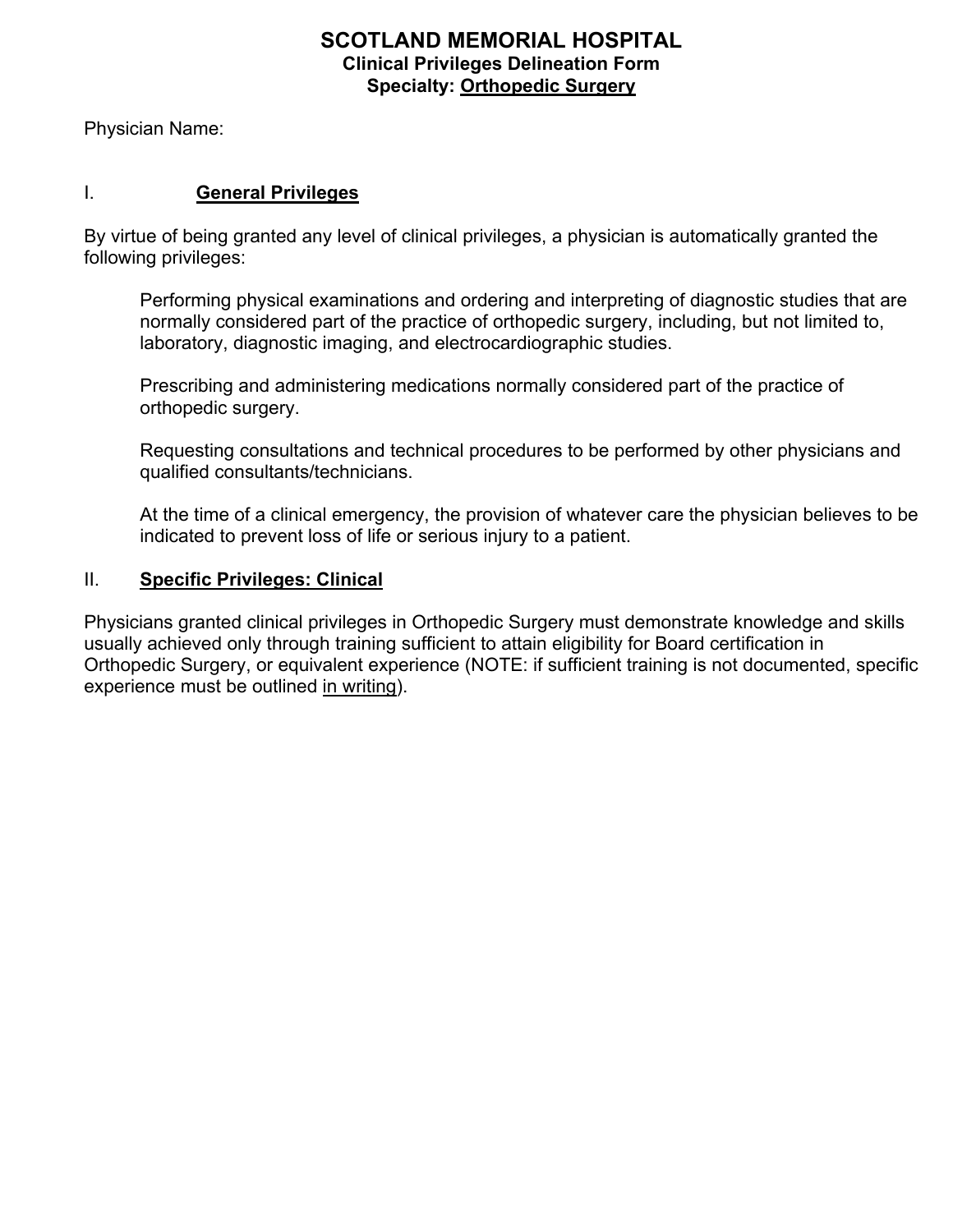## **Orthopedics Page 2**

#### **CLINICAL CARE PRIVILEGES:**

| <b>Area of Practice</b>                                   |  | <b>Requested Approved Not Approved/Approved</b><br>with Restrictions |
|-----------------------------------------------------------|--|----------------------------------------------------------------------|
| All Medical Conditions Associated with Orthopedic Surgery |  |                                                                      |

## **DIAGNOSTIC PROCEDURES:** You must specifically identify each procedure that you wish to perform.

| <b>Procedure</b> | <b>Requested</b> | Approved | <b>Not</b><br>Approved/<br><b>Approved</b><br>with<br><b>Restrictions</b> | <b>Procedure</b> | <b>Requested Approved</b> | <b>Not</b><br>Approved/<br><b>Approved</b><br>with<br><b>Restrictions</b> |
|------------------|------------------|----------|---------------------------------------------------------------------------|------------------|---------------------------|---------------------------------------------------------------------------|
| Joint aspiration |                  |          |                                                                           |                  |                           |                                                                           |
| Needle biopsy    |                  |          |                                                                           |                  |                           |                                                                           |
| Arthroscopy      |                  |          |                                                                           |                  |                           |                                                                           |
| Electromyography |                  |          |                                                                           |                  |                           |                                                                           |
| Discography      |                  |          |                                                                           |                  |                           |                                                                           |
| Myelography      |                  |          |                                                                           |                  |                           |                                                                           |

### **THERAPEUTIC PROCEDURES:** You must specifically identify each procedure that you wish to perform.

| <b>Procedure</b>                                      | <b>Requested</b> | Approved | <b>Not</b><br>Approved/<br><b>Approved</b> | <b>Procedure</b>                        | Requested | Approved | <b>Not</b><br>Approved/<br><b>Approved</b> |
|-------------------------------------------------------|------------------|----------|--------------------------------------------|-----------------------------------------|-----------|----------|--------------------------------------------|
|                                                       |                  |          | with<br><b>Restrictions</b>                |                                         |           |          | with<br><b>Restrictions</b>                |
| Laceration repair                                     |                  |          |                                            | Limb salvage<br>procedure               |           |          |                                            |
| Foreign body<br>removal                               |                  |          |                                            | Allograft<br>procedures                 |           |          |                                            |
| Set & cast closed<br>fractures and<br>dislocations    |                  |          |                                            | Carpal tunnel<br>decomp.- open          |           |          |                                            |
| Manipulation of<br>joints                             |                  |          |                                            | Carpal tunnel<br>decomp.-<br>endoscopic |           |          |                                            |
| Injection of joints                                   |                  |          |                                            | <b>Total joint</b><br>replacement       |           |          |                                            |
| Drain infection                                       |                  |          |                                            | Shoulder                                |           |          |                                            |
| Amputation of<br>extremeties                          |                  |          |                                            | Elbow                                   |           |          |                                            |
| Treat open<br>fractures                               |                  |          |                                            | Wrist                                   |           |          |                                            |
| Tendon repair                                         |                  |          |                                            | Hand                                    |           |          |                                            |
| Tendon transplant                                     |                  |          |                                            | Hip                                     |           |          |                                            |
| Peripheral nerve<br>repair                            |                  |          |                                            | Knee                                    |           |          |                                            |
| Skin grafting                                         |                  |          |                                            | Ankle                                   |           |          |                                            |
| Ligament repair                                       |                  |          |                                            | Foot                                    |           |          |                                            |
| Arthrodesis                                           |                  |          |                                            | Other arthroplasty                      |           |          |                                            |
| Laminectomy-<br>Laminotomy<br>Spinal<br>decompression |                  |          |                                            | Nerve repair                            |           |          |                                            |
| Spinal fusion                                         |                  |          |                                            | Bone grafting                           |           |          |                                            |
| Surgery for<br>scoliosis                              |                  |          |                                            | Hemipelvectomy                          |           |          |                                            |

**Orthopedics**